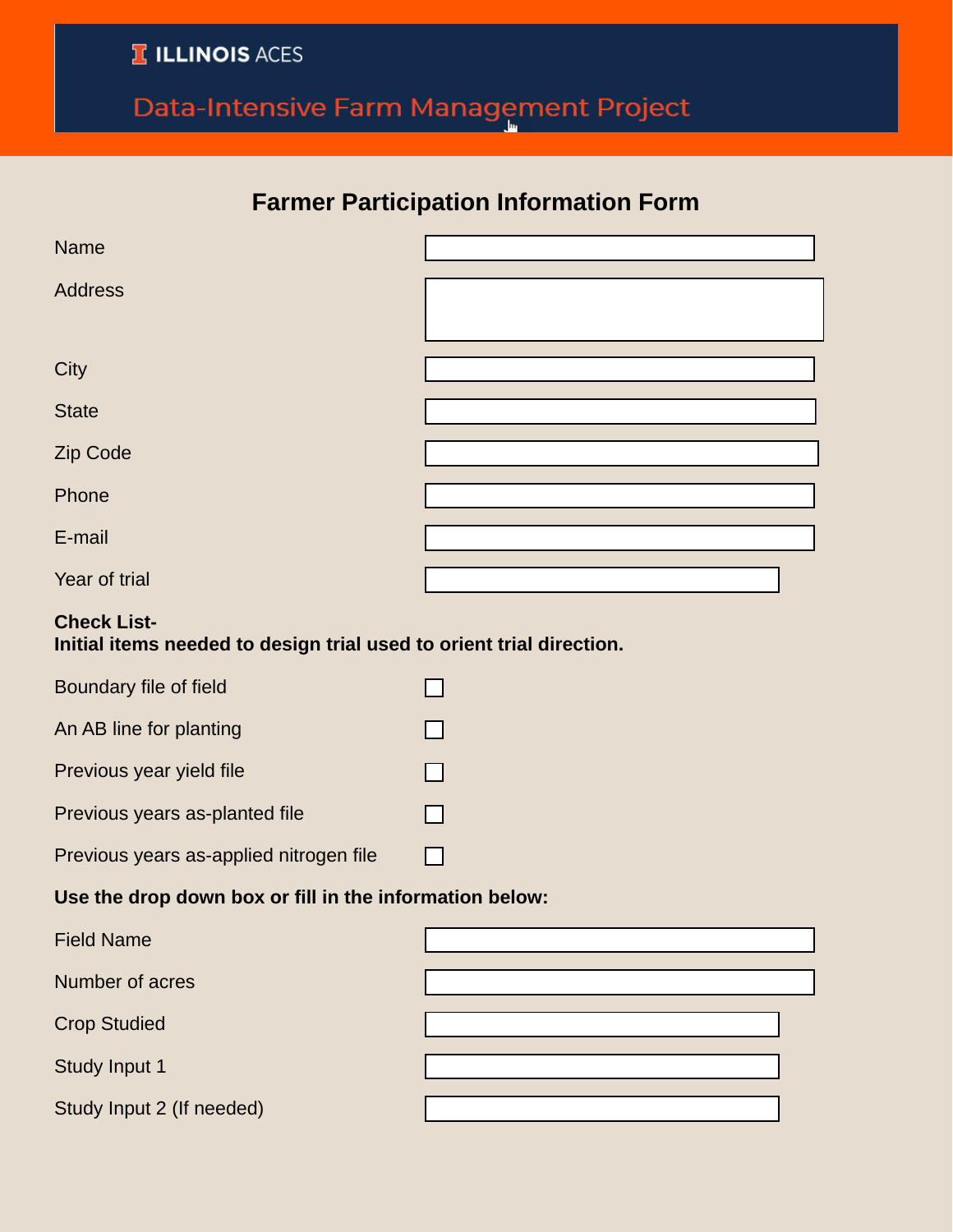| If other input please list or describe                                                                    |              |
|-----------------------------------------------------------------------------------------------------------|--------------|
| What was the previous year crop                                                                           |              |
|                                                                                                           |              |
| Tractor monitor system (Brand/Model)                                                                      |              |
| <b>Model Planter</b>                                                                                      |              |
| Does planter have section control?                                                                        | ▼∣           |
| If yes how many sections?                                                                                 |              |
| Planter number of rows                                                                                    |              |
| Planter width (ft)                                                                                        |              |
| What is the normal seeding rate used for                                                                  |              |
| this field in seeds per acre                                                                              |              |
| Have you used commercial Rx variable<br>rate seeding on this field?                                       |              |
| Fertilizer applicator/sprayer width (ft)                                                                  |              |
| What is nitrogen fertilizer application<br>program?                                                       |              |
| What is source of nitrogen do you use for<br>fall application                                             |              |
| What source of nitrogen do you use for<br>side-dress                                                      |              |
| What would be the total amount of<br>nitrogen in pounds per acre you would<br>normally use in this field? |              |
| Have you used commercial RX variable<br>rate nitrogen on this field?                                      | $\mathbf{v}$ |
| Corn head width (ft)                                                                                      |              |
| Harvester monitor system                                                                                  |              |
| Corn head # rows                                                                                          |              |
| Soybean harvest width (ft)                                                                                |              |